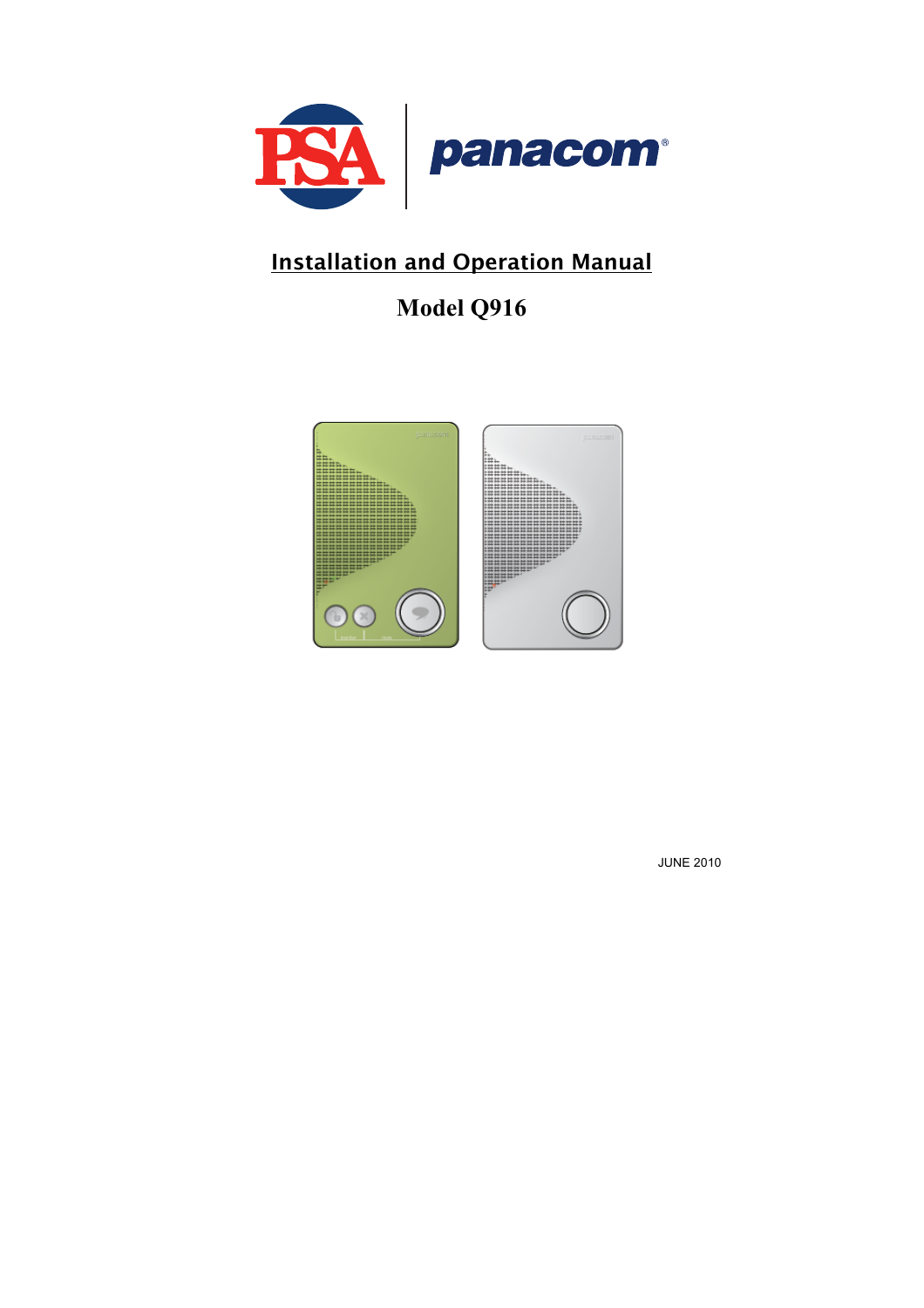### **Introduction**

The Panacom Q916 Audio Intercom System offers the latest in audio intercom technology featuring crystal clear communication, security, flexibility, reliability and convenience.

It has the following features:

- Easy to operate. All the functions of the Panacom Q916 can be controlled from any room station using only three buttons.
- **Paging feature allows communication to all room stations.**
- Hands free reply.
- Volume can be individually adjusted on each station.
- **Mute feature for privacy mode.**
- **Baby monitoring feature.**
- Expandable to 2 door stations and up to 16 room stations.
- Electronic door unlock function allows doors or gates to be opened from any room station.
- Auxiliary 12V DC output to trigger external devices.
- **EXECTE 1** Listen to background music from an auxiliary input music module. Music will mute when door bell is activated.

### **Technical Specifications**

| <b>Power Requirements</b>          | 16V AC 1.5Amp.                                                                                                                                                                                          |  |  |
|------------------------------------|---------------------------------------------------------------------------------------------------------------------------------------------------------------------------------------------------------|--|--|
| <b>Power Consumption per unit</b>  | 25mA (idle), 55mA (busy), 500mA (with door latch<br>powered).                                                                                                                                           |  |  |
| <b>Operating Temperature</b>       | $0^{\circ}$ to $50^{\circ}$ C.                                                                                                                                                                          |  |  |
| <b>System Cable</b>                | 3 pair solid core twisted cable between stations (shielded<br>preferred). If select music playing function, master room<br>should wire optional music module.<br>Figure 8 cable for electric door latch |  |  |
| Cable length                       | 200m total cable length.                                                                                                                                                                                |  |  |
| <b>System Capacity</b>             | 1 Master Station, 2 Door Stations, 15 Room Stations.                                                                                                                                                    |  |  |
| Door Chime                         | Electronic two-tone chime. Front and back doors have<br>distinguishable chime tone                                                                                                                      |  |  |
| Door Latch                         | 12V DC - 16V DC 500mA max.                                                                                                                                                                              |  |  |
| <b>Dimensions</b>                  | Room Station: 119(W) x 74(H) x 25(D)mm.<br>Door Station: $74(W) \times 119(H) \times 25(D)$ mm.                                                                                                         |  |  |
| <b>Auxiliary Door bell Output.</b> | 12V DC @ 300mA                                                                                                                                                                                          |  |  |
|                                    |                                                                                                                                                                                                         |  |  |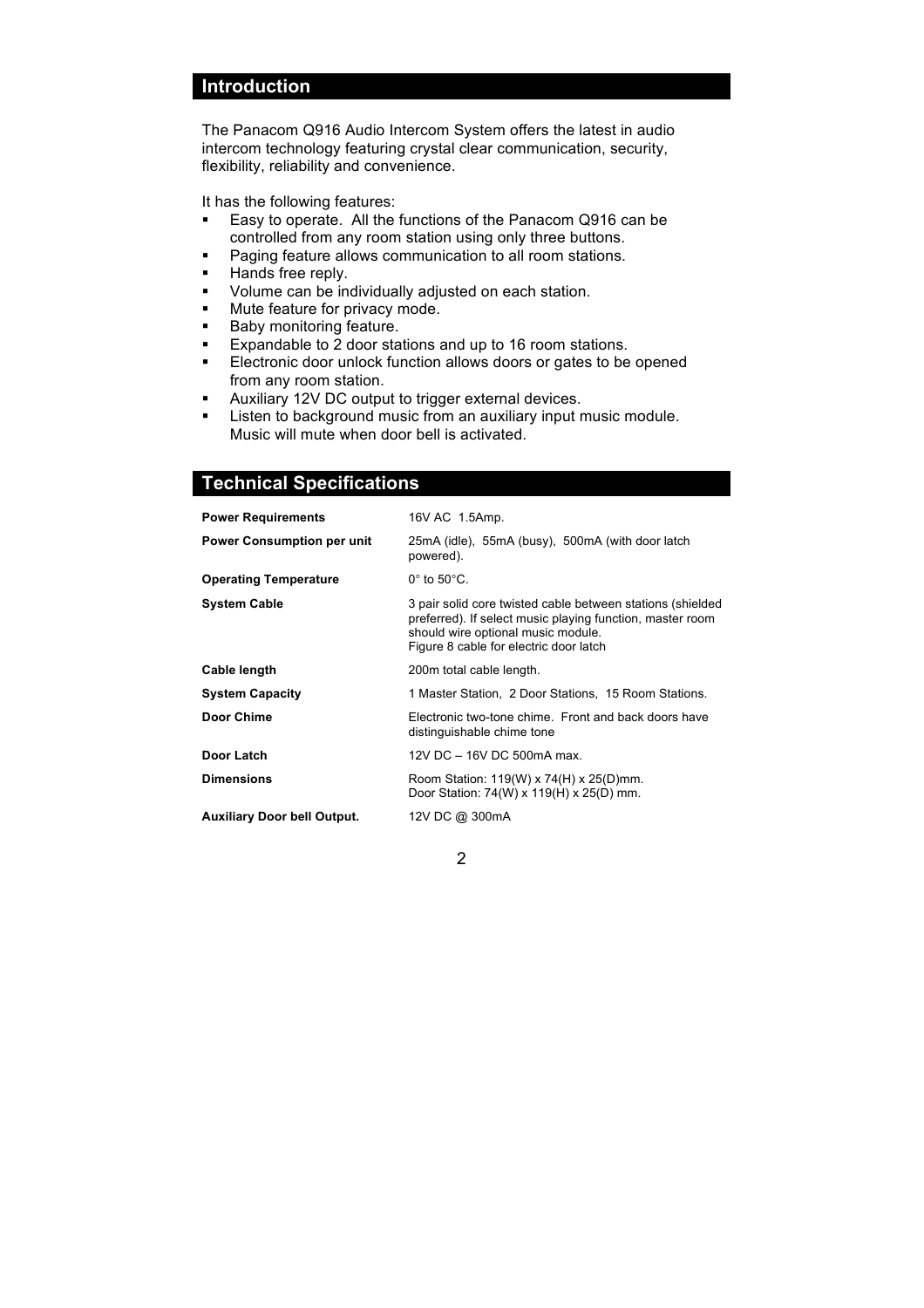**Installation**



**Before installing the system, refer to "ID settings" on page 7.**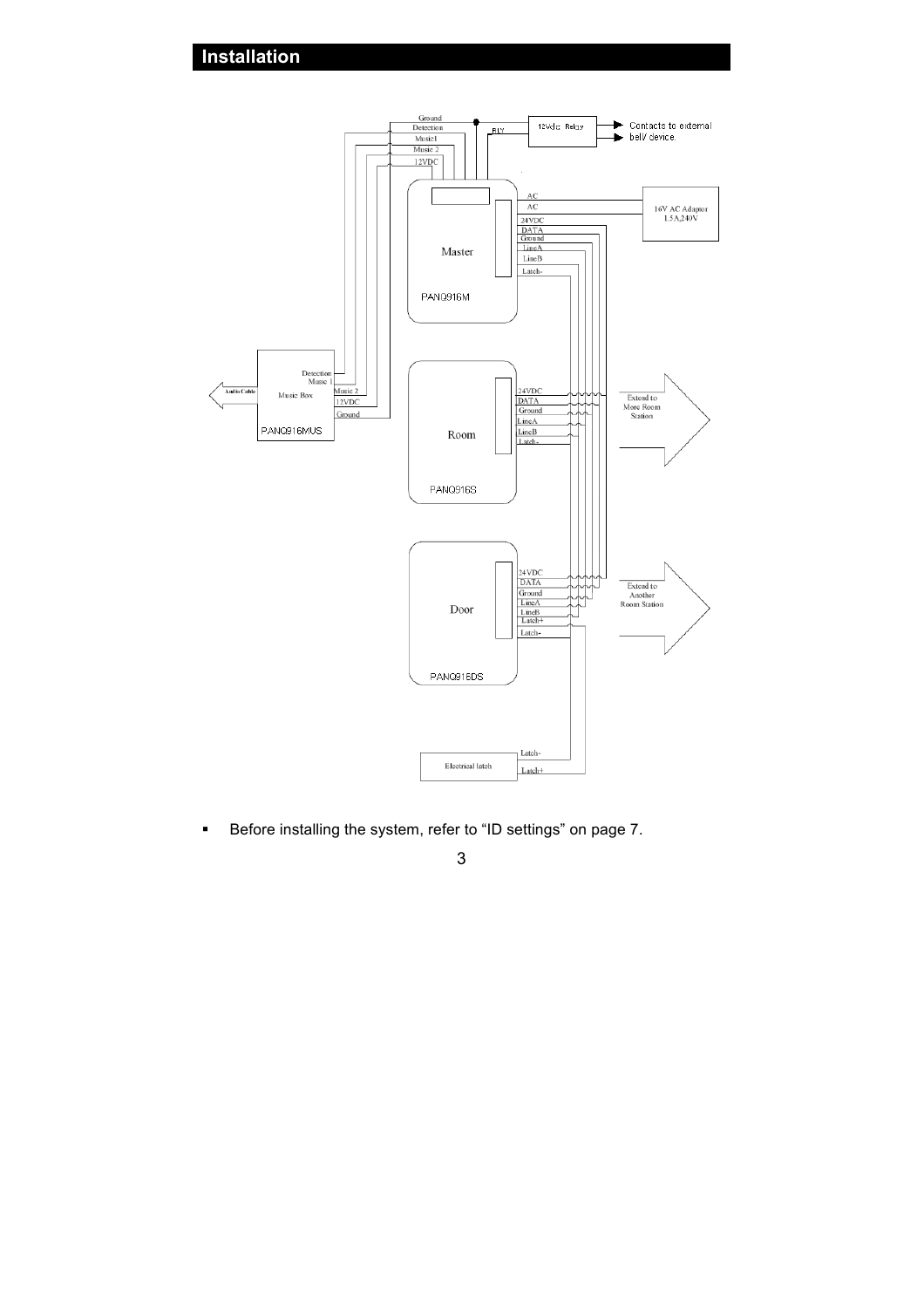- Use 6 core cable between all stations.
- Figure 8 cable is required between the Door Station and electric door latch.
- 12V DC auxiliary output provided on the master station when door bell is pressed. Figure 8 cable is required from Master station to auxiliary device.
- Wire each station according to the wiring diagram; follow the colour codes on each terminal carefully.
- Power supply plug pack should be installed as close as possible to the Master Station in a ventilated and accessible area, for example, in a cupboard, pantry or wardrobe. *The plug pack should never be located in the roof or under the house.*
- It is preferred that all system wiring runs back to the Master Station  $-$ "Star Configuration". If this is not practical, cables can be looped via Room Stations back to the Master Station.
- All wiring should be kept as short as possible. Exceeding 200m of total wiring may degrade communication quality.

*Caution***:** To avoid electrical interference, be careful not to run intercom cables near mains cable or through the same ducting or conduits as mains cable.

*Caution:* To avoid audio feedback, units should be installed at least 5 metres apart, not in the same room or back to back on a common wall. Do not install near light dimmers, fan controllers or other radio interference sources.

If wiring with Category 5 cable, please ensure the twisted pair cables are wired according to the table below:

| <b>System Terminals</b> | Cat 5 cable                       |
|-------------------------|-----------------------------------|
| +24Vdc (Blue)           | Blue                              |
| Data (Green)            | Green                             |
| Ground (Yellow)         | Orange<br>Green/White             |
| Audio + (Red)           | <b>Brown</b>                      |
| Audio - (Black)         | Brown/White                       |
| Latch - (White)         | <b>Blue/White</b><br>Orange/White |

| <b>Music Module</b><br><b>Terminals</b> | Cat 5 cable       |
|-----------------------------------------|-------------------|
| $+12V$                                  | Blue              |
| DET                                     | Green             |
| Ground                                  | Green/White       |
|                                         | <b>Blue/White</b> |
| <b>MUA</b>                              | <b>Brown</b>      |
| <b>MUB</b>                              | Brown/White       |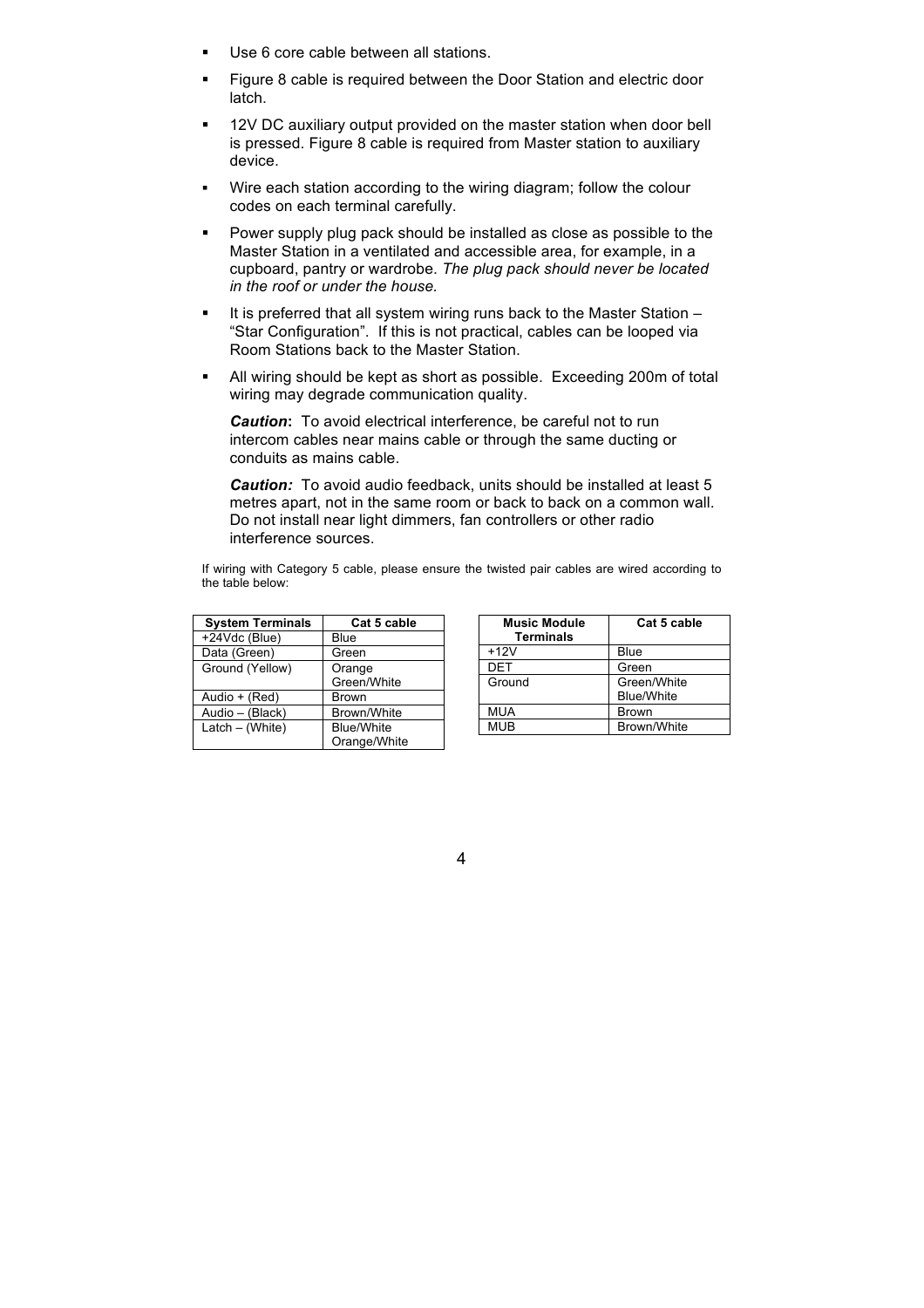### **Music module**

The Q916 System allows background music to be played from the master and room stations. This is possible by using the music module (PANQ916MUS). The music module allow any external music device such as MP3 player, iPod or radio to be plugged into the 2.1mm jack.

#### *Features.*

Music function is an optional accessory. After wiring the music module to the master room (refer to installation), all room stations (including the master station) will have the music playing. And the music volume can be adjusted through the Volume Control on each station. When talking, monitoring and paging modes are being used, the piped music will stop. Once the mode is finished being used, the music will resume. Note: the music track or radio will continue to play and will not pause when a mode is used. All music functions are controlled at the music player.

Music can be muted by pressing  $\%$  CANCEL button. Press  $\%$  CANCEL button again to un-mute.

### **NOTE**

Door Stations are **NOT** weather resistant and should not be installed in locations fully exposed to the weather. **THIS WILL VOID WARRANTY**. If mounting in this position is required, please contact your supplier.

#### **Fused Plug Pack**

The plug pack you have purchased has an internal fuse to prevent overheating and fire caused by overload and short circuits. This is a requirement of the Energy Authority. If you short out the leads, even for a fraction of a second, the internal fuse will operate with the result that the plug pack will have no secondary output.

**Fused plug packs will not be replaced under warranty as the only way for them to fail is by a direct short circuit.**

When installing plug packs, do not power the unit until you have inserted the leads into the fixing holes.

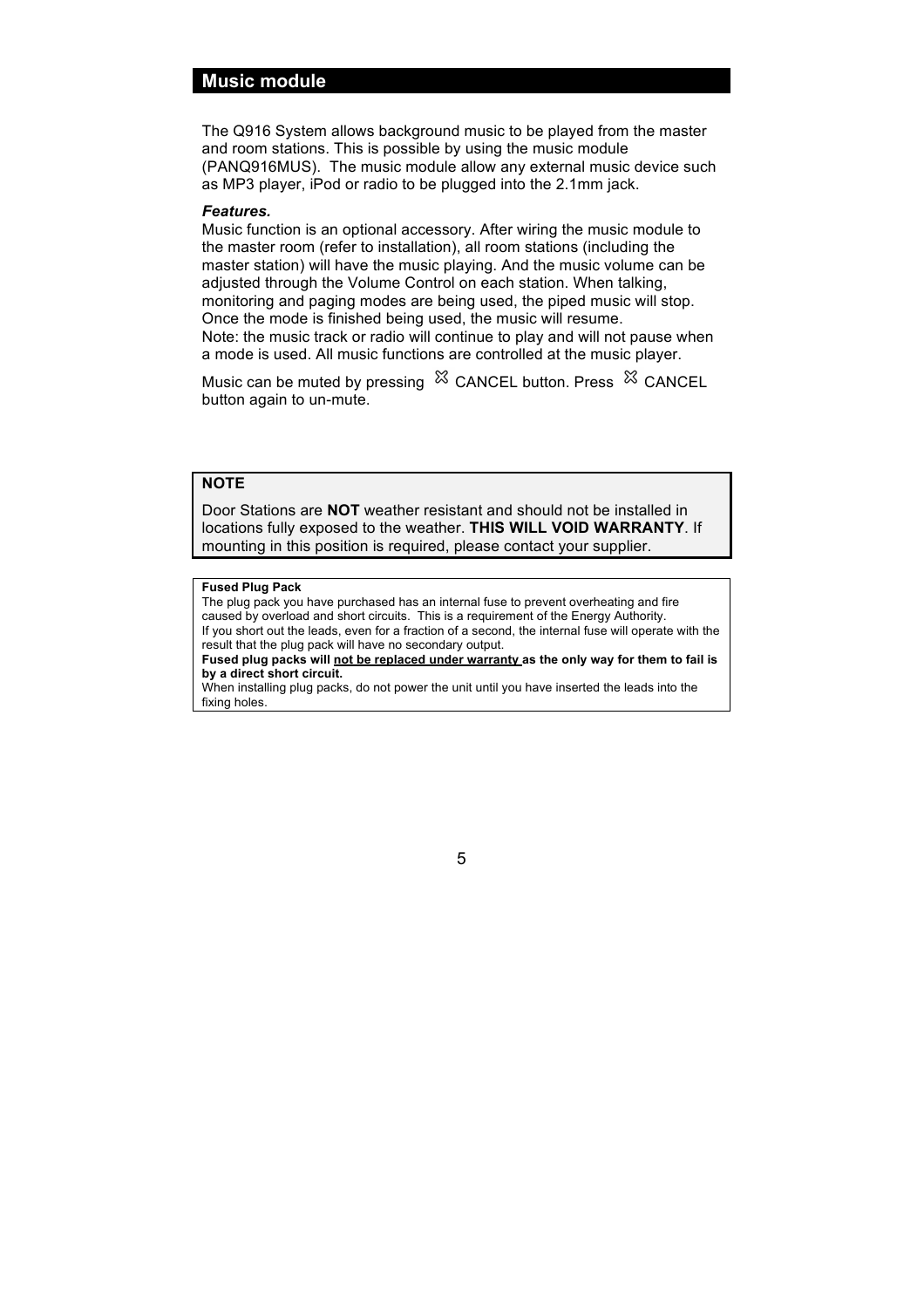*If you purchase a flush mount plate door kit (PANQ916K/SP or GP), the door stations can only be flush mounted. A wall box is available if required. Cut out size: 90mm W x 160mm H x 50mm D.*

### **Surface Mounting Instruction**

Fix the surface mount base to the wall. Install Station onto the base with screw provided. Replace the front cover onto the station. Refer to diagram below.



## **Recess Mounting Instruction**

A single wall mounting clip (not included) is required for flush mounting. Cut out the wall board to 96mm (H) x 65mm (W) by using the back cover as a template.

Recess the station into the wall and fasten the station onto the wall mounting clip. See diagram.

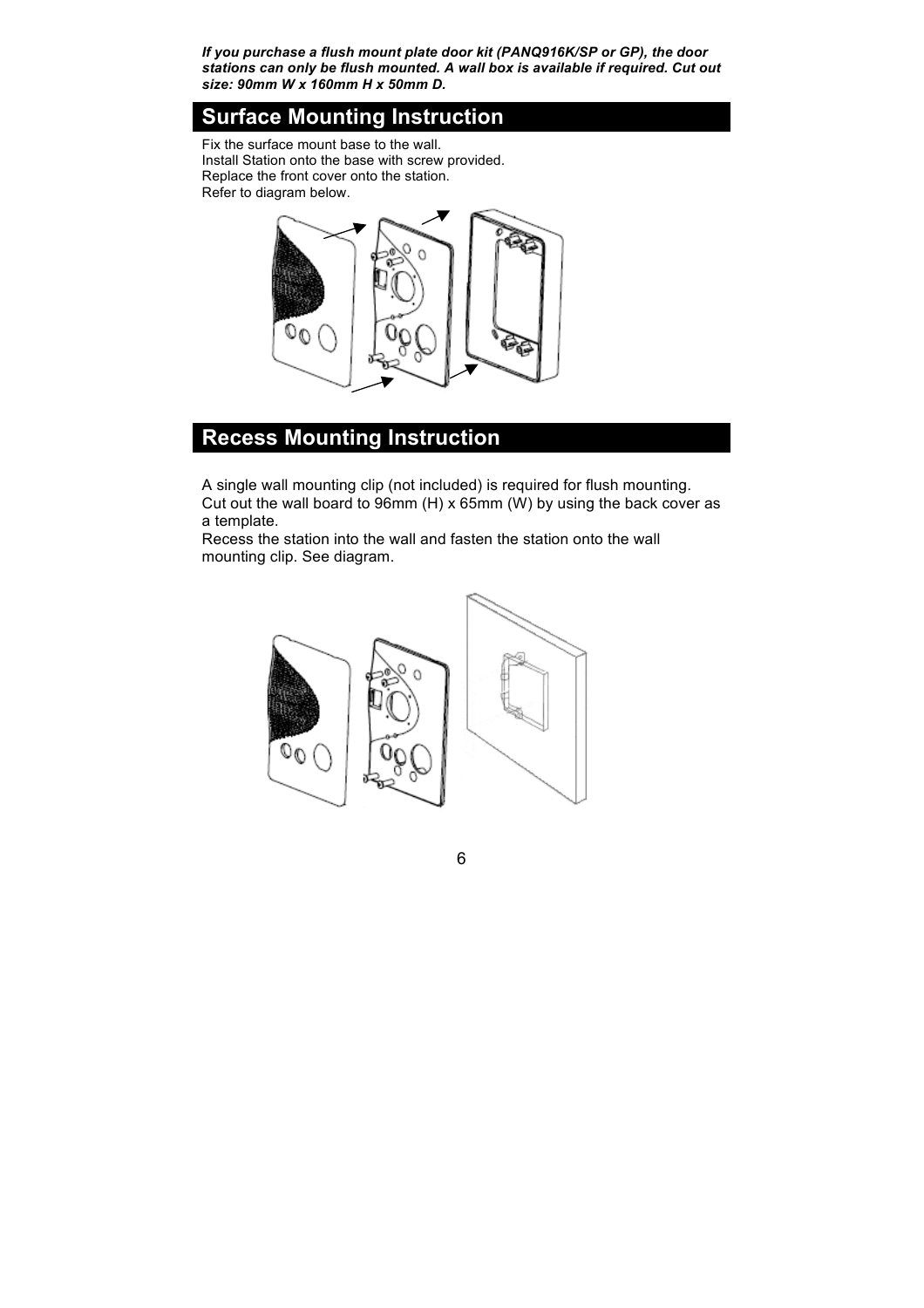### **ID Setting**

Behind each station is a rotary ID dial. Each station must be addressed to a specific and unique ID setting.

#### **Room Stations.**

Each Room Station is required to be configured to its unique station ID address. *Each room station must have a different ID to each other*. Gently turn the dial with a fine blade screw driver with the arrow pointing to the ID number as tabled below. Maximum number of internal room stations allowed is sixteen.

#### **Door Stations.**

If more than one Door Station is installed, set the second (secondary or back door) door station to its correct ID setting (F). The first (primary or front door) Door station (E) can operate the door latch at all times. The secondary door station can only operate an electric latch when it is in communication.

*Turning the dial with excessive force will cause damage and void warranty.*

| <b>Station</b>   | <b>ID Setting</b> |  |
|------------------|-------------------|--|
| Master           |                   |  |
| Room             | $1 - 9$ , $A - F$ |  |
| Door (Primary)   | F                 |  |
| Door (Secondary) |                   |  |

For Example:







Master Station First Room station Primary/Front Door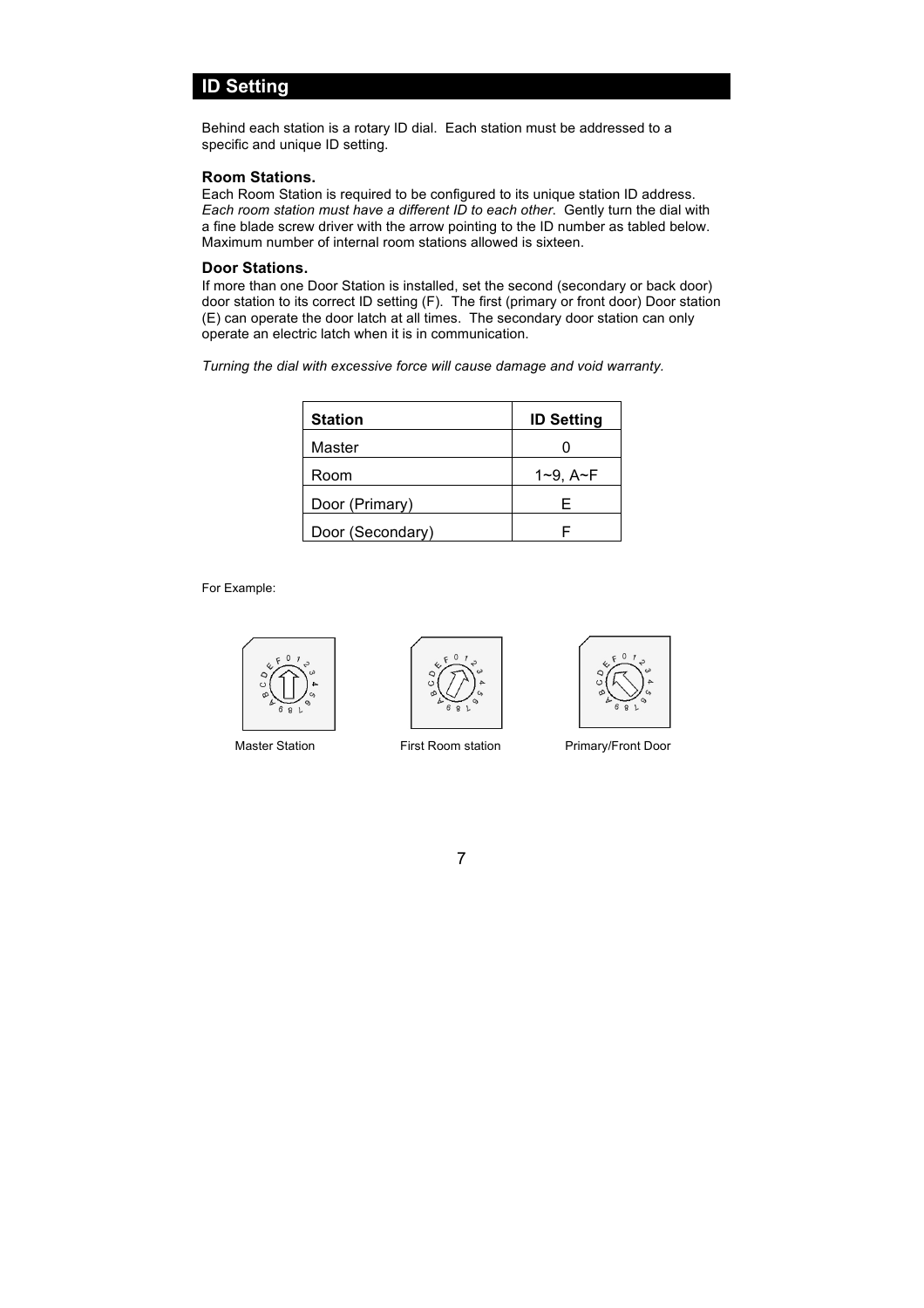### **Operating Instructions**

**ROOM STATION**€



DOOR STATION+



### *Operating the Door Station.*

Press the CALL button on the door station will ring a chime to all room stations.

The door station can be answered by *pressing and holding* the  $\heartsuit$ TALK button on any room station to talk and releasing the talk button to listen.

Pressing the  $\frac{36}{2}$  CANCEL button will end conversation. If cancel is not pressed, the system will auto-cancel after 30 seconds.

If a door latch is installed, pressing the unlock  $^{\circledR}$  DOOR button momentarily will open or unlock the door.

The volume control is located behind the metal cover just above the cancel button. Adjusting the volume will alter both intercom and door chime volume for that door station only.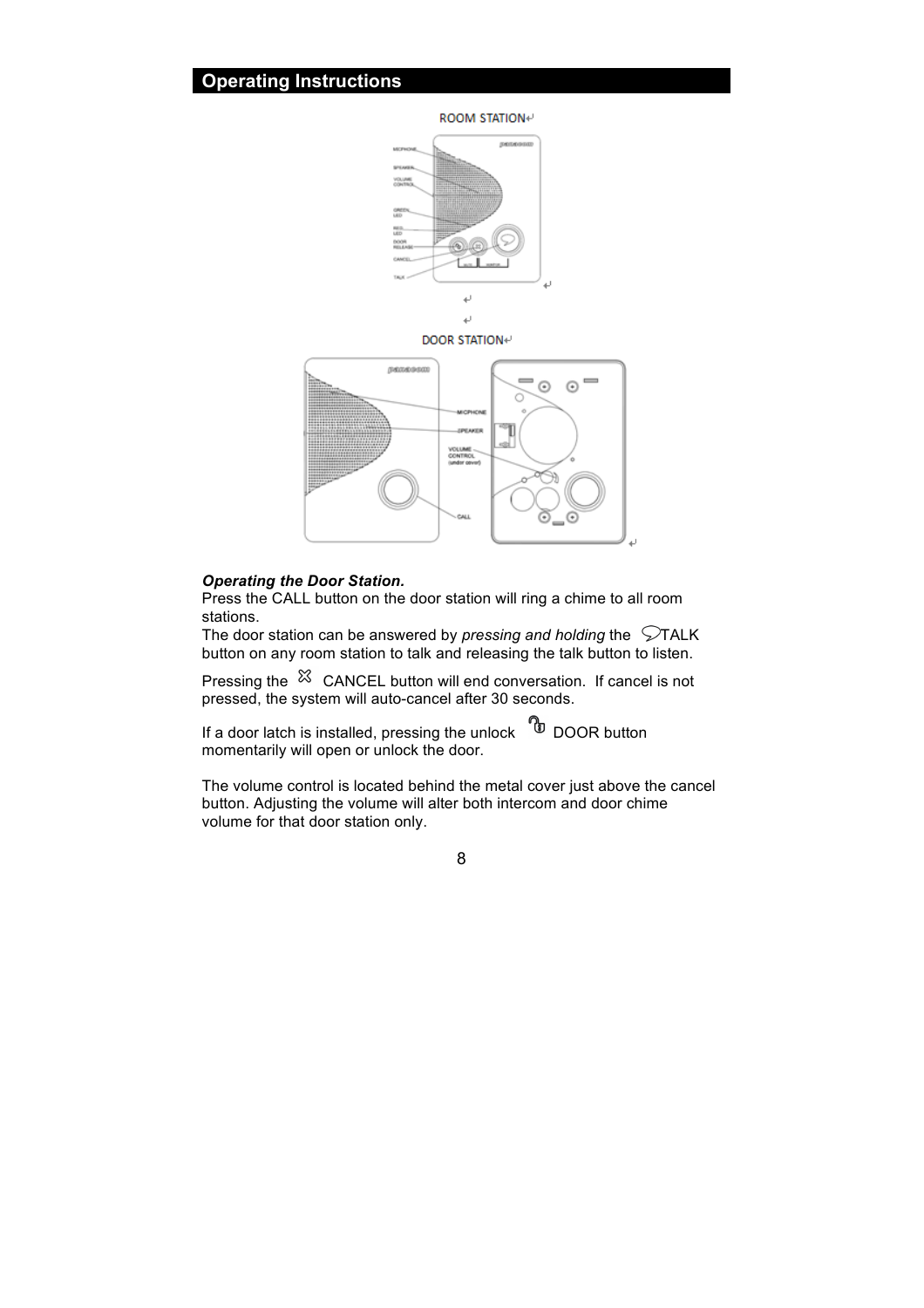### *Operating the room station.*

*Paging***.** General paging throughout all stations, except the Door Station, can be performed by pressing and holding the  $\heartsuit$  TALK button while talking and releasing to hear a reply. To answer the intercom page, the responder presses the  $\heartsuit$  TALK button once to respond to the page and can then reply hands-free. The caller must hold the TALK to talk and release to listen.

Pressing the  $\%$  CANCEL button will end the conversation. If cancel is not pressed, the system will auto-cancel after 30 seconds.

*Mute***.** Any Room Station can be muted or locked-out for privacy. Pressing

and holding CANCEL first *then* DOOR Release button, will cause that station to be muted. When a station is muted, it will not be able to hear the door chime, a monitored station or intercom page. Mute can be cancelled by pressing the cancel button on that station.

*Monitor***.** Any Room Station can be monitored by other Room Stations.

Pressing and holding the <sup> $\%$ </sup> CANCEL first and *then*  $\heartsuit$  TALK button together on the Room Station will initiate monitoring mode. Monitoring can

be cancelled by pressing the  $\frac{8}{3}$  Cancel button of the monitored room station. Only one Room Station can be monitored at any one time.

*LEDs***.** The Panacom Q916 is equipped with red and green LEDs to indicate system mode and status. The table below describes the functions of each LED indicator.

| <b>Action/Status</b>                        | <b>Red LED</b> | <b>Green LED</b> | <b>Blue LED</b> |
|---------------------------------------------|----------------|------------------|-----------------|
| System standby or default.                  | Solid          |                  |                 |
| Door Station in standby or activated mode   |                |                  | Solid           |
| Room Station responding to Door Station     |                | Solid            |                 |
| Room Station initial intercom page          | Flashing       |                  |                 |
| Answering a Room Station intercom page      |                | Solid            |                 |
| Room Station in Mute mode                   | Solid          | Solid            |                 |
| Room Station being monitored                |                | Flashing         |                 |
| Room Station listening to monitored station |                | Solid            |                 |

*Volume Control.* All Stations have individual volume control located on the side of each room station. Adjusting the volume will alter the volume of both intercom sound and door chime for that station only.